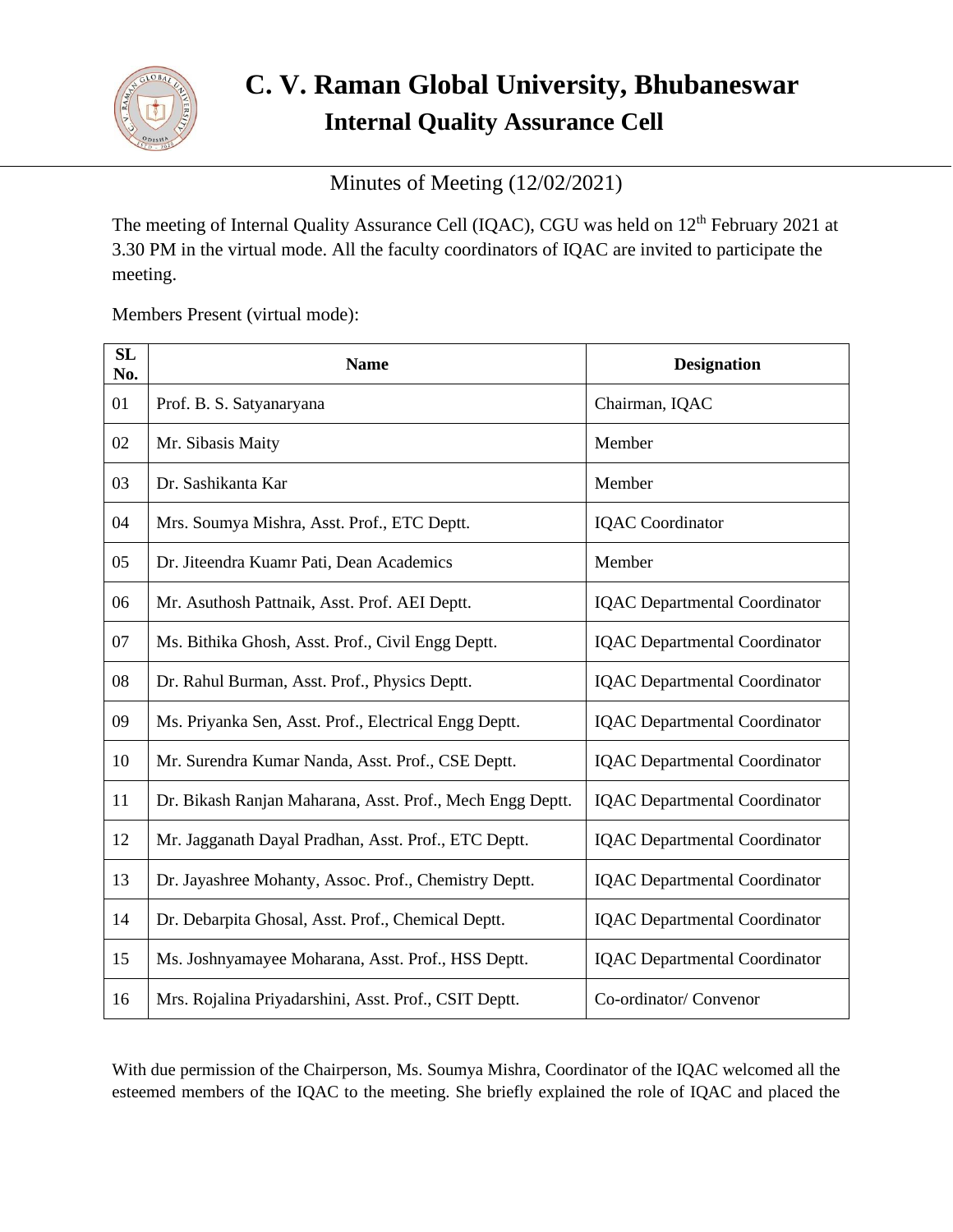minutes of the last meeting along with action taken report on the decision taken in the previous meeting of the IQAC. Further, she requested the external experts to provide their viewpoints on different areas as curriculum development, teaching and learning, examination and evaluation, research and development, and students' admission.

Mr. Gyana Ranjan Mohanty, Managing Director, Corrosion Protection Pvt. Ltd., Mr. Amit Mishra, Alumni Representative, and Ms. Yuvnika Sharma, Student Representative could not attend the meeting.

Thereafter, the agenda items were taken up for discussion with the permission of the Chair.

### **Item No. 1: Confirmation of proceeding of 4th quarterly meeting of IQAC for the previous year.**

A review of  $4<sup>th</sup>$  quarterly meeting of IQAC proceeding was made by all the members and final confirmation was ensured fulfilling the action items mentioned in the minutes of the meeting (MoM).

#### **Item No.2: Discussion on the Action Taken Report.**

- ➢ The Action Taken Report based on the resolution of earlier meeting was discussed serially. Participation of the faculties and students in the FDP, Webinar, Conference, Invited Talk, Cocurricular activities, Extra-curricular activities was discussed and segregated department wise.
- ➢ List of innovation and entrepreneurship events and activities by various Centre of Excellence (CoEs) and their outcomes are discussed.
- $\triangleright$  Involvement of research scholars in the innovation and entrepreneurship program was discussed.

#### **Item No.3: Workshop/ Webinar/ Seminar/ FDP/ Training after the last meeting of IQAC.**

Dr. Sashikanta Kar, (External Member) suggested that the Workshop/Webinar/FDP/Seminar should conducted in more numbers.

Details of the following activities were presented during the meeting.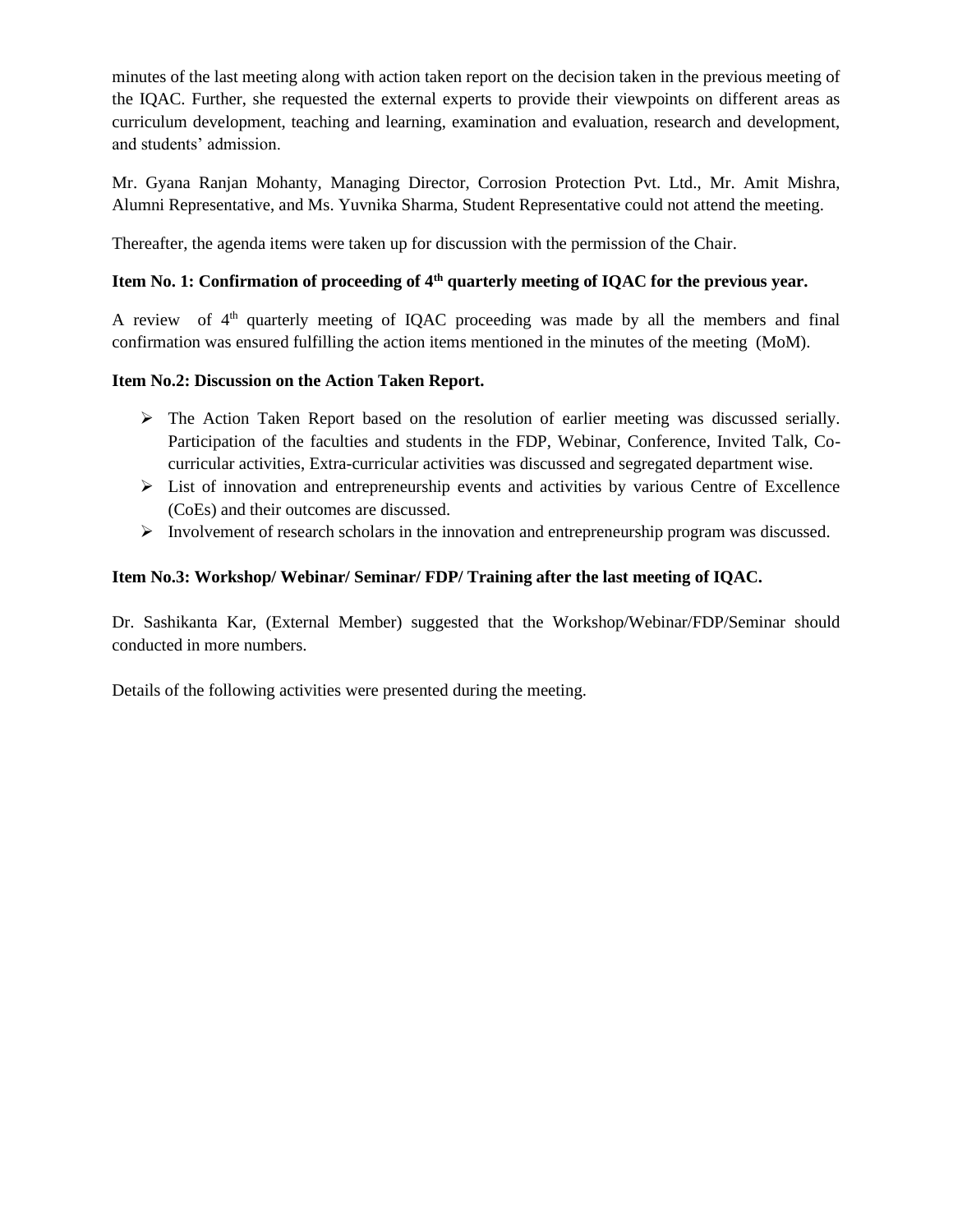|                  | Seminar/Symposium/Conference/Workshop (National/International) attended by the faculty |                                                 |                                                                |                                                                                                                                                                   |                                                                             |                  |                     |                                                                                  |  |  |
|------------------|----------------------------------------------------------------------------------------|-------------------------------------------------|----------------------------------------------------------------|-------------------------------------------------------------------------------------------------------------------------------------------------------------------|-----------------------------------------------------------------------------|------------------|---------------------|----------------------------------------------------------------------------------|--|--|
| <b>SL</b><br>No. | Name of the<br>Faculty                                                                 | Deptt.                                          | whether<br>International/<br>National/<br>State/Local<br>Level | Name of the<br>Event                                                                                                                                              | whether<br>Seminar/<br>Symposium/<br>Conference/<br>Workshop/<br><b>FDP</b> | <b>From Date</b> | <b>To Date</b>      | <b>Name and Designation</b><br>of the<br>Speaker/Trainer                         |  |  |
| 1                | <b>SUSHREE</b><br>SAMIKSHYA<br>PATTANAIK                                               | Electrical<br>Engineering                       | National                                                       | <b>SMART MICRO</b><br><b>GRID AND ITS</b><br><b>FUTURE TREND</b>                                                                                                  | <b>FDP</b>                                                                  | 16.11.2020       | 21.11.2020          | Lendi institute of<br>engineering and<br>technology<br>,jonnada,Vizianagara<br>m |  |  |
| 2                | DR. TARAPRASAD<br>MOHAPATRA                                                            | Mechanical<br>Engineering                       | National                                                       | Data Sciences                                                                                                                                                     | <b>FDP</b>                                                                  | 16.11.2020       | 20.11.2020          |                                                                                  |  |  |
| 3                | <b>PRASHEET</b><br><b>MISHRA</b>                                                       | Mechanical<br>Engineering                       | National                                                       | Data Sciences                                                                                                                                                     | <b>FDP</b>                                                                  | 16.11.2020       | 20.11.2020          |                                                                                  |  |  |
| 4                | DR. SURYA P.<br><b>GHOSH</b>                                                           | Department<br>of Physics                        | National                                                       | ATAL-FDP                                                                                                                                                          | <b>FDP</b>                                                                  | 23-11-20         | $27 - 11 -$<br>2020 | Prof. Manish Gupta<br>(Professor)                                                |  |  |
| 5                | <b>ASUTOSH</b><br><b>PATNAIK</b>                                                       | Electrical<br>and<br>Electronics<br>Engineering | National                                                       | Data Science<br>using Python                                                                                                                                      | <b>FDP</b>                                                                  | 23.11.2020       | 27.11.2020          |                                                                                  |  |  |
| 6                | DR. JAYASHREE<br>MOHANTY                                                               | Chemistry                                       | National                                                       | TEQIP-III<br>Experimental<br>methods in<br>analytical<br>electrochemistry<br>and advanced<br>chemical<br>engineering                                              | WORKSHOP                                                                    | 23.11.2020       | 25.11.2020          |                                                                                  |  |  |
| 7                | DR. PRANAB<br><b>KISHOR</b><br>MOHAPATRA                                               | Chemistry                                       | National                                                       | Drug<br>Engineering                                                                                                                                               | <b>ATAL FDP</b>                                                             | 23.11.2020       | 27.11.2020          |                                                                                  |  |  |
| 8                | <b>SUSHREE</b><br>SAMIKSHYA<br><b>PATTANAIK</b>                                        | Electrical<br>Engineering                       | National                                                       | Automation,<br>Control and<br>Intelligent<br>Systems (ACIS-<br>2020)                                                                                              | <b>FDP</b>                                                                  | 23.11.2020       | 27.11.2020          |                                                                                  |  |  |
| 9                | <b>SUSHREE</b><br>SAMIKSHYA<br><b>PATTANAIK</b>                                        | Electrical<br>Engineering                       | National                                                       | Fractional Order<br>Robust Control<br>System Design<br>(Series-II)",                                                                                              | <b>FDP</b>                                                                  | 23.11.2020       | 28.11.2020          |                                                                                  |  |  |
| 10               | <b>NABADEEP</b><br><b>PATRA</b>                                                        | Electrical<br>Engineering                       | National                                                       | Qualification<br>Pack of Solar PV<br>Installer -<br>Electrical<br>(SGJ/Q0102)-<br>v1.0 conforming<br>to National Skill<br>Qualification<br>Framework<br>Level - 4 | <b>FDP</b>                                                                  | 26.11.20         | 05.12.20            | K. Krishan,<br>Chairperson, Skill<br>Council for Green<br>Jobs                   |  |  |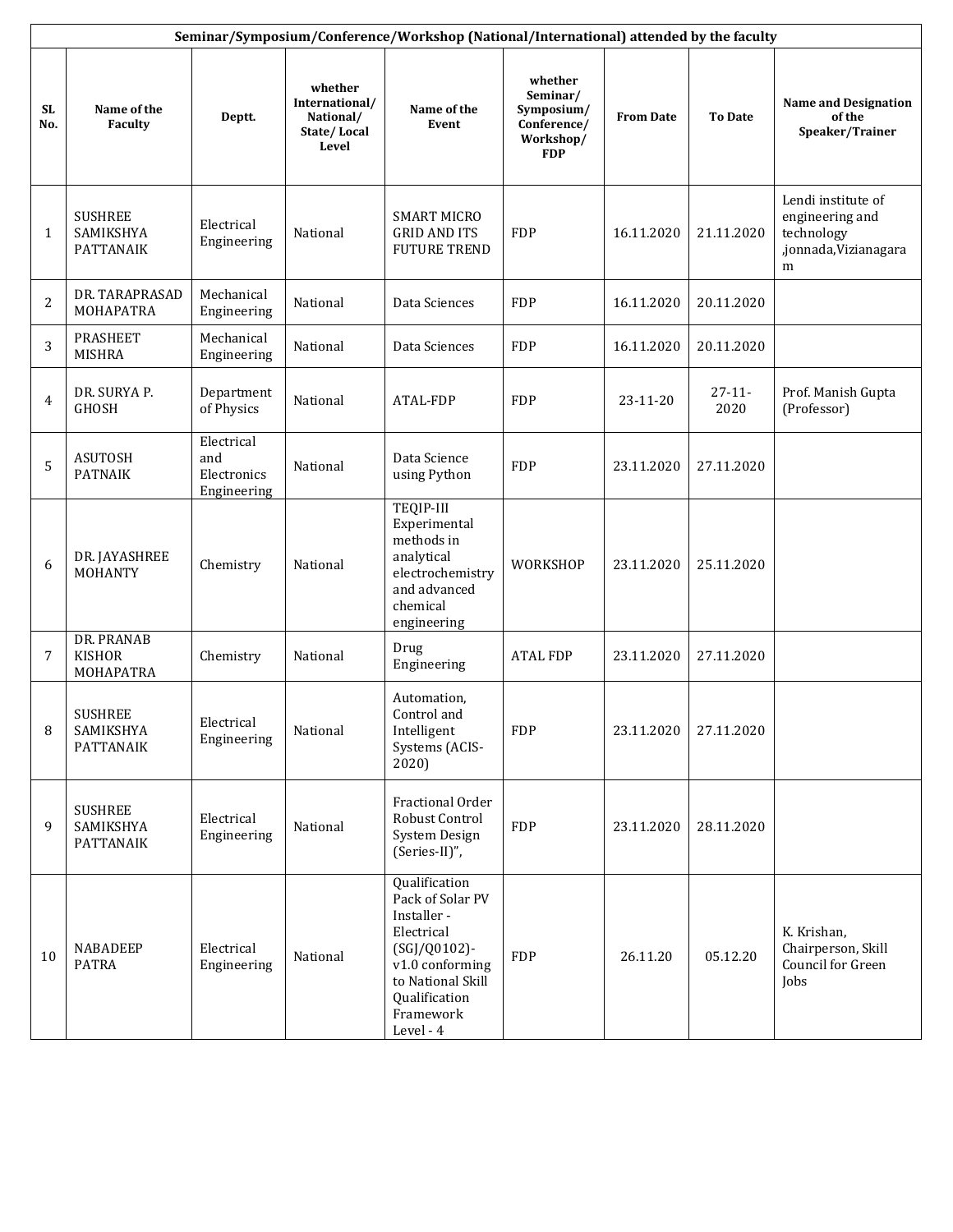| 11 | DR. VANDANA<br>JHA                   | Electrical<br>Engineering                                 | <b>NATIONAL</b> | Solar PV<br>Installer<br>(Suryamitra),<br>Solar PV<br>Installer -<br>Electrical, Solar<br>PV Installer -<br>Civil | WORKSHOP       | 26.11.2020          | 05.12.2020          | K. Krishan,<br>Chairperson, Skill<br>Council for Green<br>Jobs                                                     |
|----|--------------------------------------|-----------------------------------------------------------|-----------------|-------------------------------------------------------------------------------------------------------------------|----------------|---------------------|---------------------|--------------------------------------------------------------------------------------------------------------------|
| 12 | PRIYANKA SEN                         | Electrical<br>Engineering                                 | National        | Solar PV<br>Installer<br>(Suryamitra),<br>Solar PV<br>Installer -<br>Electrical, Solar<br>PV Installer -<br>Civil | WORKSHOP       | 26.11.2020          | 05.12.2020          | K. Krishan,<br>Chairperson, Skill<br>Council for Green<br>Jobs                                                     |
| 13 | <b>MADHU KALYAN</b><br>REDDY PULAGAM | Mechanical<br>Engineering                                 | National        | Training and<br>practice on<br>Matlab for<br>engineering<br>solutions                                             | <b>FDP</b>     | 26.11.2020          | 30.11.2020          | Prof. RudraPratap,<br>Dr. T Srinivas, Dr.<br>Manoj Kumar, Dr.<br>Pramod Kumar                                      |
| 14 | DR. DEBASHIS<br><b>DASH</b>          | Department<br>of<br>Agriculture<br>and Allied<br>Sciences | National        | Psychometric<br>Scale<br>Construction<br>Techniques:<br>Basic to<br>Advances                                      | WORKSHOP       | 24.11.2020          | 27.11.2020          | Professional<br><b>Extension Scientists</b>                                                                        |
| 15 | AMIT<br><b>KARMAKAR</b>              | Electrical<br>Engineering                                 | National        | Application of<br>multi-Megawatt<br>power electronic<br>system                                                    | <b>FDP</b>     | 1-12-2020           | 5-12-2020           | Prof Thangaraj<br>Chelliah                                                                                         |
| 16 | DR. ASHWIN<br>SAH00                  | Electrical<br>Engineering                                 | National        | Advanced power<br>system<br>protection                                                                            | <b>FDP</b>     | $1 - 12 - 20$       | $5 - 12 - 20$       | Dr. S S Dambhare                                                                                                   |
| 17 | MADHUSMITA<br>SAHU                   | Computer<br>Science and<br>Information<br>Technology      |                 | Webinar on<br>Publishing in<br>Top Journals<br>and Developing<br>Knowledge                                        |                | $04 - 12 -$<br>2020 | $04 - 12 -$<br>2020 |                                                                                                                    |
| 18 | MADHUSMITA<br>SAHU                   | Computer<br>Science and<br>Information<br>Technology      |                 | <b>AICTE</b><br>Sponsored FDP<br>on Machine<br>Learning and<br>Deep Learning -<br>A Hands on<br>Approach          |                | $07 - 12 -$<br>2020 | 19-12-<br>2020      |                                                                                                                    |
| 19 | DR. NILADRI<br><b>BIHARI DEBATA</b>  | Chemistry                                                 | national        | National<br>Seminar on<br>Frontiers in<br>Chemical<br>Sciences                                                    | <b>SEMINAR</b> | 18.12.21            | 19.12.21            |                                                                                                                    |
| 20 | NABADEEP<br><b>PATRA</b>             | Electrical<br>Engineering                                 | National        | <b>AICTE Training</b><br>And Learning<br>(ATAL)<br>Academy Online<br>FDP on "Waste<br>Technology"                 | <b>FDP</b>     | 21.12.20            | 25.12.20            |                                                                                                                    |
| 21 | DR. TARAPRASAD<br>MOHAPATRA          | Mechanical<br>Engineering                                 | National        | Waste<br>Technology                                                                                               | <b>FDP</b>     | 21.12.2020          | 25.12.2020          | Dr. Bishnu Prasad<br>Panda, Mr. Gauri<br>Shankar Prasad, Dr.<br>Sanjeev Gupta,<br>Dr. M T Nimje,<br>Dr. S. Angadi, |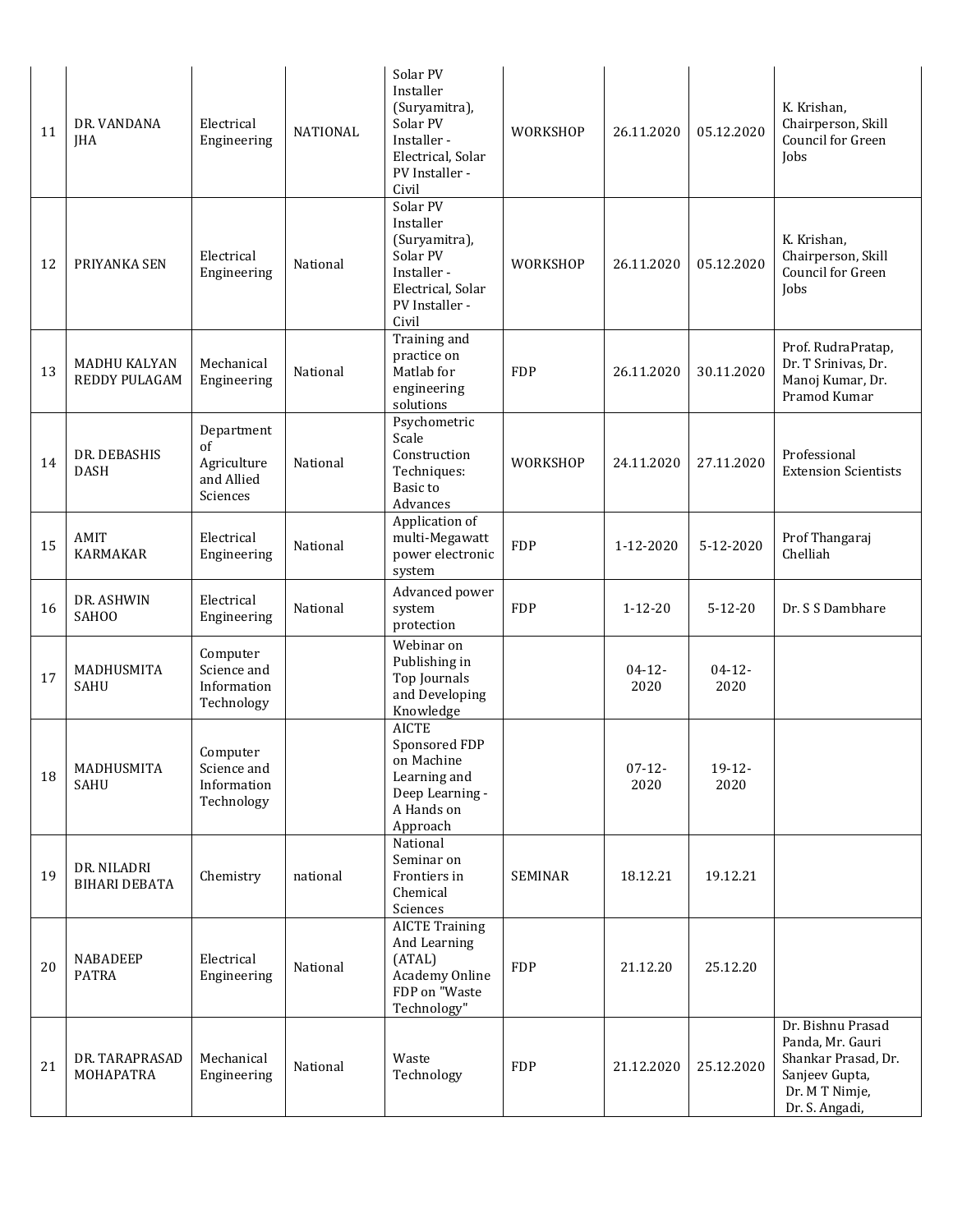|    |                                        |                                     |               |                                                                                                         |            |                  |                     | Dr. Jay Shankar,<br>Dr. R. Swain,<br>Ms. Ramya Srinivas,<br>Dr. S. Basu,<br>Dr. B. Mishra,<br>Dr. T. Gouricharan,<br>Dr. R. Bhimarao,<br>Dr. B R Mishra,<br>Dr. S. Debnath,<br>Dr. J. Mohanty                                                                                                                       |
|----|----------------------------------------|-------------------------------------|---------------|---------------------------------------------------------------------------------------------------------|------------|------------------|---------------------|---------------------------------------------------------------------------------------------------------------------------------------------------------------------------------------------------------------------------------------------------------------------------------------------------------------------|
| 22 | <b>PRASHEET</b><br><b>MISHRA</b>       | Mechanical<br>Engineering           | National      | Waste<br>Technology                                                                                     | <b>FDP</b> | 21.12.2020       | 25.12.2020          | Dr. Bishnu Prasad<br>Panda, Mr. Gauri<br>Shankar Prasad, Dr.<br>Sanjeev Gupta,<br>Dr. M T Nimje,<br>Dr. S. Angadi,<br>Dr. Jay Shankar,<br>Dr. R. Swain,<br>Ms. Ramya Srinivas,<br>Dr. S. Basu,<br>Dr. B. Mishra,<br>Dr. T. Gouricharan,<br>Dr. R. Bhimarao,<br>Dr. B R Mishra,<br>Dr. S. Debnath,<br>Dr. J. Mohanty |
| 23 | DR. DILLIP<br>KUMAR BISWAL             | Mechanical<br>Engineering           | National      | <b>AICTE Training</b><br>and Learning<br>(ATAL)<br>Academy<br>Sponsored FDP<br>on "Waste<br>Technology" | <b>FDP</b> | 21.12.2020       | 25.12.2020          | Mr. P. K. Sahoo,<br>Director, CIPET<br>Bhubaneswar                                                                                                                                                                                                                                                                  |
| 24 | MADHU KALYAN<br>REDDY PULAGAM          | Mechanical<br>Engineering           | National      | <b>AICTE Training</b><br>and Learning<br>(ATAL)<br>Academy<br>Sponsored FDP<br>on "Waste<br>Technology" | <b>FDP</b> | 21.12.2020       | 25.12.2020          | Dr. Bishnu Prasad<br>Panda, Mr. Gauri<br>Shankar Prasad, Dr.<br>Sanjeev Gupta,<br>Dr. M T Nimje,<br>Dr. S. Angadi,<br>Dr. Jay Shankar,<br>Dr. R. Swain,<br>Ms. Ramya Srinivas,<br>Dr. S. Basu,<br>Dr. B. Mishra,<br>Dr. T. Gouricharan,<br>Dr. R. Bhimarao,<br>Dr. B R Mishra,<br>Dr. S. Debnath,<br>Dr. J. Mohanty |
| 25 | DR. SACHINDRA<br><b>KUMAR ROUT</b>     | Mechanical<br>Engineering           | National      | <b>AICTE Training</b><br>and Learning<br>(ATAL)<br>Academy<br>Sponsored FDP<br>on "Waste<br>Technology" | <b>FDP</b> | 21.12.2020       | 25.12.2020          | Mr. P. K. Sahoo,<br>Director, CIPET<br>Bhubaneswar                                                                                                                                                                                                                                                                  |
| 26 | MS.<br><b>JYOSHNAMAYEE</b><br>MOHARANA | Humanities<br>and Social<br>Science | International | International<br>conference on<br><b>English Learning</b><br>and Teaching<br>Skills (ICELTS)-<br>2020   | CONFERENCE | $08-12-$<br>2020 | $12 - 12 -$<br>2020 |                                                                                                                                                                                                                                                                                                                     |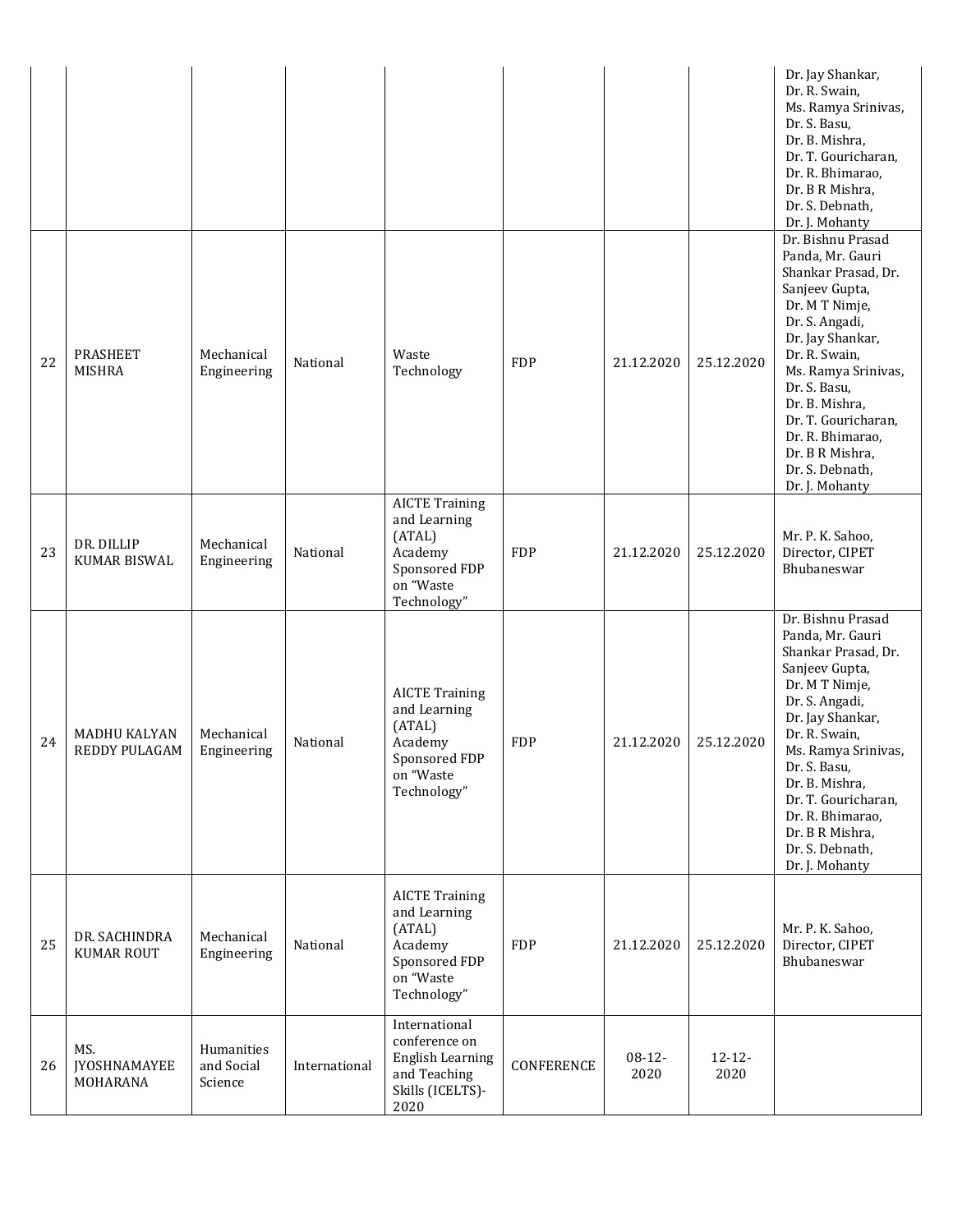| 27 | MADHUSMITA<br>SAHU                       | Computer<br>Science and<br>Information<br>Technology |               | Webinar on<br>Basic<br>Information,<br>Structure and<br>Writing style of<br>Research<br>Articles |                | $12 - 12 -$<br>2020 | $12 - 12 -$<br>2020 |                                |
|----|------------------------------------------|------------------------------------------------------|---------------|--------------------------------------------------------------------------------------------------|----------------|---------------------|---------------------|--------------------------------|
| 28 | DR. ASHWIN<br>SAHOO                      | Electrical<br>Engineering                            | National      | <b>AUTOMOTIVE</b><br>TECHNOLOGY<br><b>FOR</b><br>SUSTAINABLE<br><b>FUTURE</b>                    | <b>FDP</b>     | 14-12-20            | 19-12-20            | DR. D G PRADHAN                |
| 29 | MADHUSMITA<br>SAHU                       | Computer<br>Science and<br>Information<br>Technology |               | <b>ATAL Academy</b><br>online FDP on<br>Data Sciences                                            |                | $14 - 12 -$<br>2020 | $18-12-$<br>2020    |                                |
| 30 | DR. ASHWIN<br>SAH00                      | Electrical<br>Engineering                            | National      | <b>AUTOMOTIVE</b><br>TECHNOLOGY<br><b>FOR</b><br><b>SUSTAINABLE</b><br><b>FUTURE</b>             | <b>FDP</b>     | 14.12.2020          | 19.12.2020          | DR. D G PRADHAN                |
| 31 | <b>SUSHREE</b><br>SAMIKSHYA<br>PATTANAIK | Electrical<br>Engineering                            | National      | Power System<br>Modelling and<br>Simulations                                                     | <b>FDP</b>     | 14.12.2020          | 19.12.2020          |                                |
| 32 | DR.<br>TRAILOKYANATH<br>SINGH            | Mathematics                                          | International | Role of<br>Operations<br>Research during<br>Pandemic                                             | <b>WEBINAR</b> | 17.12.2020          | 20.12.2020          |                                |
| 33 | <b>MANISH KUMAR</b><br><b>SHARMA</b>     | Electrical<br>Engineering                            | National      | ATAL FDP on<br>"Global<br>Navigation<br>Satellite System<br>$(GNSS)$ "                           | <b>FDP</b>     | $18-12-$<br>2020    | $22 - 12$<br>2020   |                                |
| 34 | MADHUSMITA<br>SAHU                       | Computer<br>Science and<br>Information<br>Technology |               | Webinar on<br>Drafting a<br>Research Article<br>for Publication                                  |                | $19-12-$<br>2020    | $19-12-$<br>2020    |                                |
| 35 | MADHUSMITA<br><b>SAHU</b>                | Computer<br>Science and<br>Information<br>Technology |               | Webinar on How<br>to Write<br>Resume,<br>Curriculum<br>Vitae and<br>BioData                      |                | $20 - 12 -$<br>2020 | $20 - 12 -$<br>2020 |                                |
| 36 | DR. GANESWAR<br>MAHANTA                  | Mathematics                                          | International | Frontiers in<br>Industrial and<br>Applied<br>Mathematics<br><b>FIAM 2020</b>                     | CONFERENCE     | $21 - 12 -$<br>2020 | $22 - 12 -$<br>2020 | Professor Suman<br>Chakrabarty |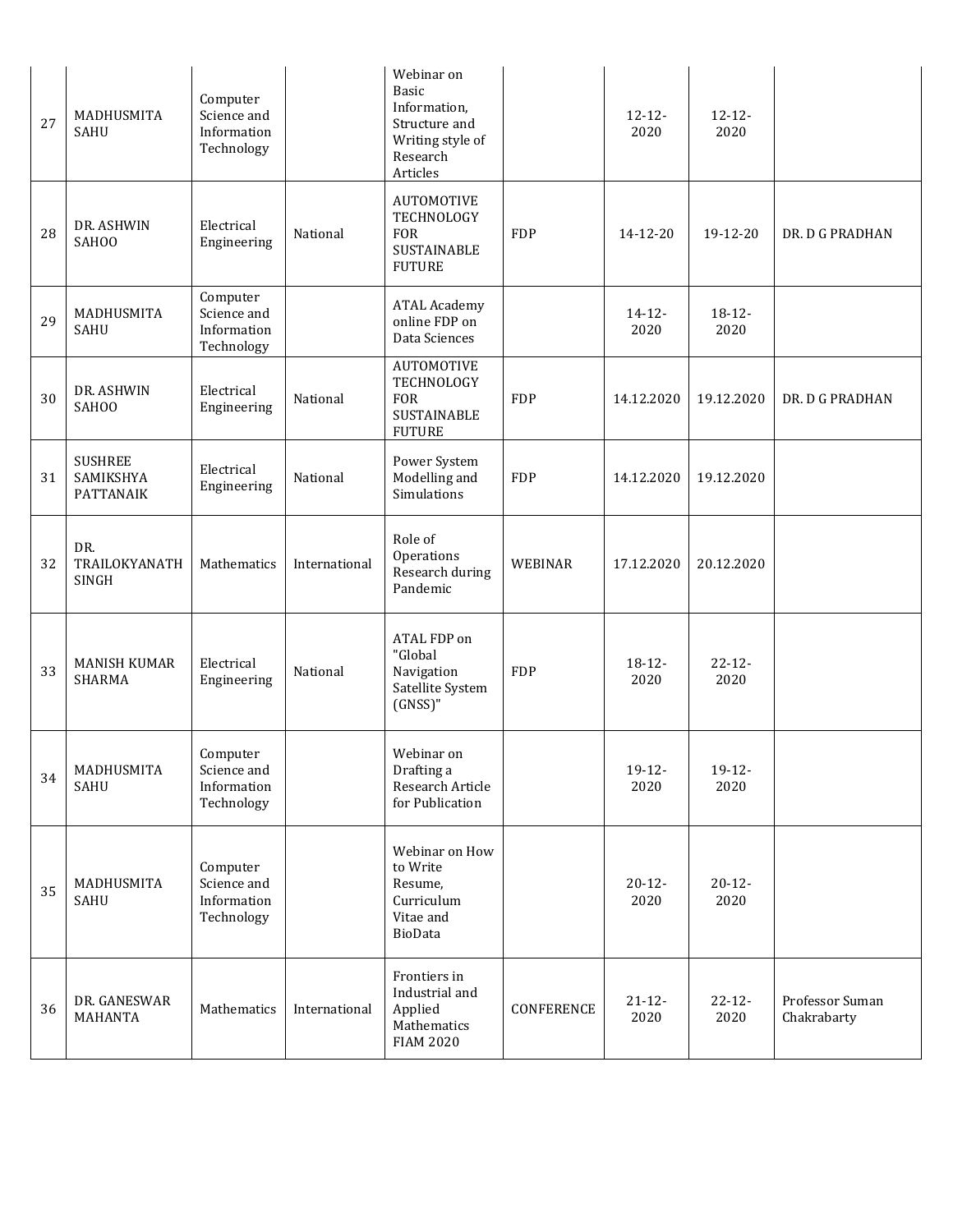| 37 | DR. MANOJ<br><b>KUMAR</b><br>GOPALIYA  | Mechanical<br>Engineering                            | National      | <b>AICTE Training</b><br>And Learning<br>(ATAL)<br>Academy Online<br>FDP on "Waste<br>Technology".                                                                                                           | <b>FDP</b> | $21 - 12$<br>2020   | $25 - 12 -$<br>2020 |                                                                                                                                                                                                                                                                                                                     |
|----|----------------------------------------|------------------------------------------------------|---------------|--------------------------------------------------------------------------------------------------------------------------------------------------------------------------------------------------------------|------------|---------------------|---------------------|---------------------------------------------------------------------------------------------------------------------------------------------------------------------------------------------------------------------------------------------------------------------------------------------------------------------|
| 38 | DR. BIKASH<br>RANJAN<br>MOHARANA       | Mechanical<br>Engineering                            | National      | <b>AICTE Training</b><br>And Learning<br>(ATAL)<br>Academy Online<br>FDP on "Waste<br>Technology"<br>conducted by<br>Department of<br>Mechanical<br>Engineering, CV<br>Raman Global<br>University,<br>Odisha | <b>FDP</b> | $21 - 12 -$<br>2020 | $25 - 12 -$<br>2020 | Dr. Bishnu Prasad<br>Panda, Mr. Gauri<br>Shankar Prasad, Dr.<br>Sanjeev Gupta,<br>Dr. M T Nimje,<br>Dr. S. Angadi,<br>Dr. Jay Shankar,<br>Dr. R. Swain,<br>Ms. Ramya Srinivas,<br>Dr. S. Basu,<br>Dr. B. Mishra,<br>Dr. T. Gouricharan,<br>Dr. R. Bhimarao,<br>Dr. B R Mishra,<br>Dr. S. Debnath,<br>Dr. J. Mohanty |
| 39 | DR. SUSHOVAN<br><b>BASAK</b>           | Mechanical<br>Engineering                            | National      | <b>AICTE Training</b><br>And Learning<br>(ATAL)<br>Academy Online<br>FDP on "Waste<br>Technology"<br>conducted by<br>Department of<br>Mechanical<br>Engineering, CV<br>Raman Global<br>University,<br>Odisha | <b>FDP</b> | $21 - 12 -$<br>2020 | $25-12-$<br>2020    | Dr. Bishnu Prasad<br>Panda, Mr. Gauri<br>Shankar Prasad, Dr.<br>Sanjeev Gupta,<br>Dr. M T Nimje,<br>Dr. S. Angadi,<br>Dr. Jay Shankar,<br>Dr. R. Swain,<br>Ms. Ramya Srinivas,<br>Dr. S. Basu,<br>Dr. B. Mishra,<br>Dr. T. Gouricharan,<br>Dr. R. Bhimarao,<br>Dr. B R Mishra,<br>Dr. S. Debnath,<br>Dr. J. Mohanty |
| 40 | MADHUSMITA<br><b>SAHU</b>              | Computer<br>Science and<br>Information<br>Technology |               | Webinar on<br>Reskill and<br>Upskill for<br>Design Thinking                                                                                                                                                  |            | $21 - 12 -$<br>2020 | $21 - 12 -$<br>2020 |                                                                                                                                                                                                                                                                                                                     |
| 41 | MADHUSMITA<br>SAHU                     | Computer<br>Science and<br>Information<br>Technology |               | Webinar on The<br>Secret Behind<br>Research and<br>Publication                                                                                                                                               |            | $22 - 12 -$<br>2020 | $22 - 12 -$<br>2020 |                                                                                                                                                                                                                                                                                                                     |
| 42 | MS.<br><b>JYOSHNAMAYEE</b><br>MOHARANA | Humanities<br>and Social<br>Science                  | International | International<br>conference on<br>Advanced<br>Theoretical<br>Linguistics,<br>Language &<br>LIterature-2020                                                                                                   | CONFERENCE | $28-12-$<br>2020    | $29-12-$<br>2020    |                                                                                                                                                                                                                                                                                                                     |
| 43 | MADHUSMITA<br><b>SAHU</b>              | Computer<br>Science and<br>Information<br>Technology |               | <b>ATAL Academy</b><br>online FDP on<br>Artificial<br>Intelligence                                                                                                                                           |            | $28-12-$<br>2020    | $01 - 01 -$<br>2021 |                                                                                                                                                                                                                                                                                                                     |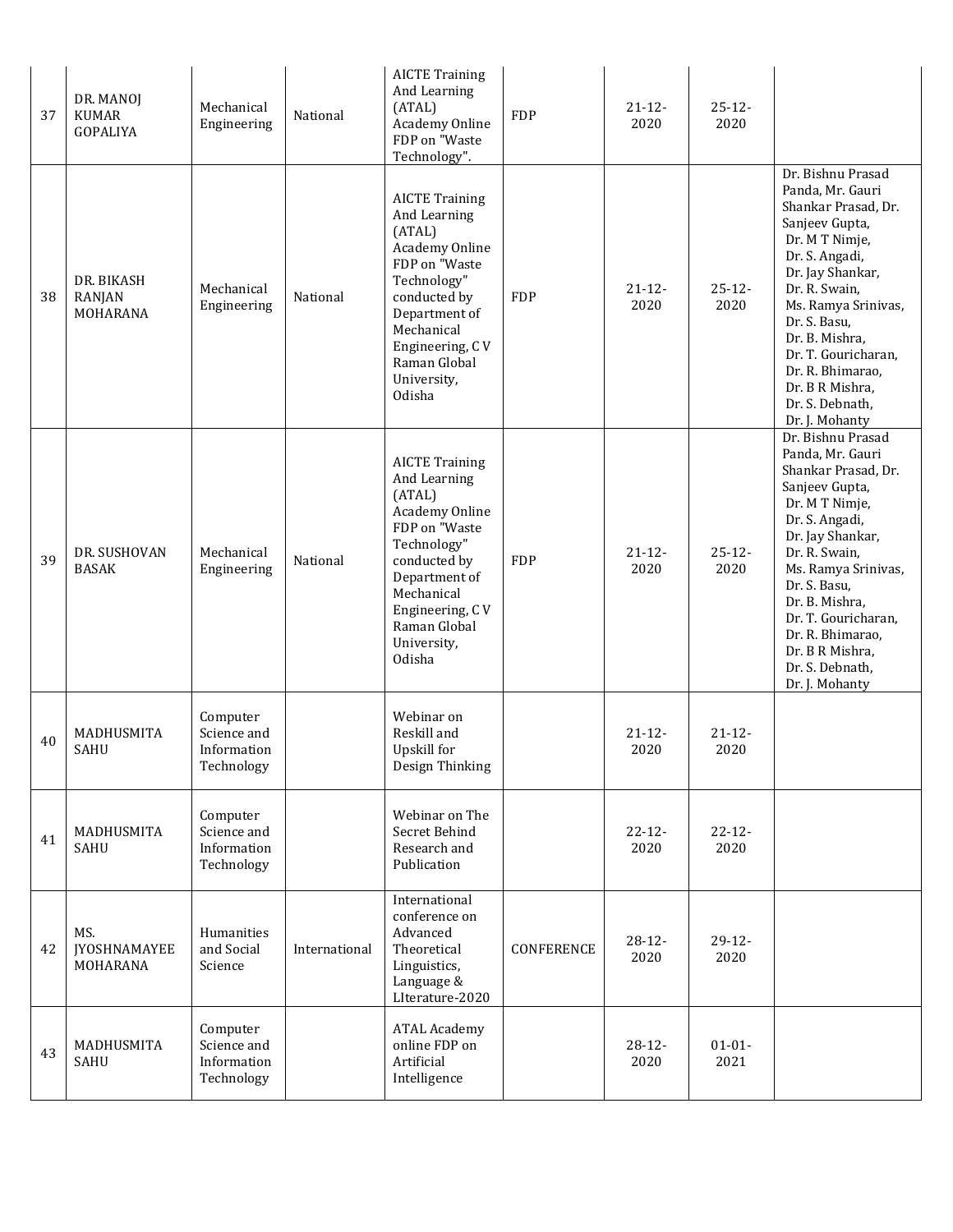| 44 | <b>MANISH KUMAR</b><br><b>SHARMA</b> | Electrical<br>Engineering                            | National | ATAL FDP on<br>"Electrical &<br>Computer<br>Engineering"                                                                                                                                                                                                                                                                            | <b>FDP</b>                              | $04 - 01 -$<br>2021 | $08 - 01 -$<br>2021 | NIT Raipur                                                                                                                                                                                                                                                                                                                                                                                                                                                                                                                                                                                                                   |
|----|--------------------------------------|------------------------------------------------------|----------|-------------------------------------------------------------------------------------------------------------------------------------------------------------------------------------------------------------------------------------------------------------------------------------------------------------------------------------|-----------------------------------------|---------------------|---------------------|------------------------------------------------------------------------------------------------------------------------------------------------------------------------------------------------------------------------------------------------------------------------------------------------------------------------------------------------------------------------------------------------------------------------------------------------------------------------------------------------------------------------------------------------------------------------------------------------------------------------------|
| 45 | MADHUSMITA<br>SAHU                   | Computer<br>Science and<br>Information<br>Technology |          | <b>ATAL Academy</b><br>online FDP on<br>Immersive<br>Virtual Reality                                                                                                                                                                                                                                                                |                                         | $04 - 01 -$<br>2021 | $08 - 01 -$<br>2021 |                                                                                                                                                                                                                                                                                                                                                                                                                                                                                                                                                                                                                              |
| 46 | DR. TARAPRASAD<br>MOHAPATRA          | Mechanical<br>Engineering                            | National | Processing,<br>Characterization<br>and Modelling of<br>smart materials<br>and systems                                                                                                                                                                                                                                               | <b>STTP</b>                             | 18.01.2021          | 23.01.2021          | Prof.<br>A.B.Chottopadhya,<br>Retired Professor, IIT<br>Kgp Dr.S.Dinesh<br>Kumar<br>Karpaga Vinayaga<br>College of<br>Engineering and<br>Technology                                                                                                                                                                                                                                                                                                                                                                                                                                                                          |
| 47 | <b>NABADEEP</b><br><b>PATRA</b>      | Electrical<br>Engineering                            | National | Processing,<br>Characterization<br>and Modelling of<br><b>SMART</b> material<br>and systems                                                                                                                                                                                                                                         | <b>FDP</b>                              | 18.01.21            | 23.01.21            |                                                                                                                                                                                                                                                                                                                                                                                                                                                                                                                                                                                                                              |
| 48 | AMIT<br><b>KARMAKAR</b>              | Electrical<br>Engineering                            | National | Fundamentals of<br>Power<br>Electronics                                                                                                                                                                                                                                                                                             | <b>ONLINE</b><br><b>NPTEL</b><br>COURSE | 18-1-2021           | 18-4-2021           | Dr L. Umanand                                                                                                                                                                                                                                                                                                                                                                                                                                                                                                                                                                                                                |
| 49 | DR. SUSHOVAN<br><b>BASAK</b>         | Mechanical<br>Engineering                            | National | <b>AICTE Quality</b><br>Improvement<br>Schemes (AQIS)<br>Short Term<br>Training<br>Program (STTP)<br>through online<br>mode on<br>"Processing,<br>Charecterization<br>and Modeling of<br>Smart Materials<br>and Systems"<br>conducted by<br>Department of<br>Mechanical<br>Engineering, CV<br>Raman Global<br>University,<br>Odisha | <b>STTP</b>                             | $18 - 01 -$<br>2021 | $23 - 01 -$<br>2021 | Prof. R.<br>Bhattacharyya, IIEST<br>Shibpur<br>Prof. Kaushik Pal, IIT<br>Roorkee<br>Prof. S.K.Dwivedy,<br><b>IIT Guwahati</b><br>Prof. Subhasis<br>Bhowmik, IIEST<br>Shibpur<br>Dr. Srijan<br>Bhattachrya, RCC<br>Institute of<br>Information<br>Technology<br>Prof. B.S.<br>Satyanarayana, CV<br>Raman Global<br>University, Odisha<br>Prof. Saiket<br>Chaterjee, Adamas<br>University<br>Dr. Tanmaya<br>Badapanda, CV<br>Raman Global<br>University, Odisha<br>Prof. Rajeev Agrawal,<br>MNIT Jaipur<br>Dr. S. P. Harsha, IIT<br>Roorkee<br>Dr. Bikash Kumar<br>Jena, IMMT, BBSR<br>Dr. Ravi Kanta Jain,<br>CMERI, Durgapur |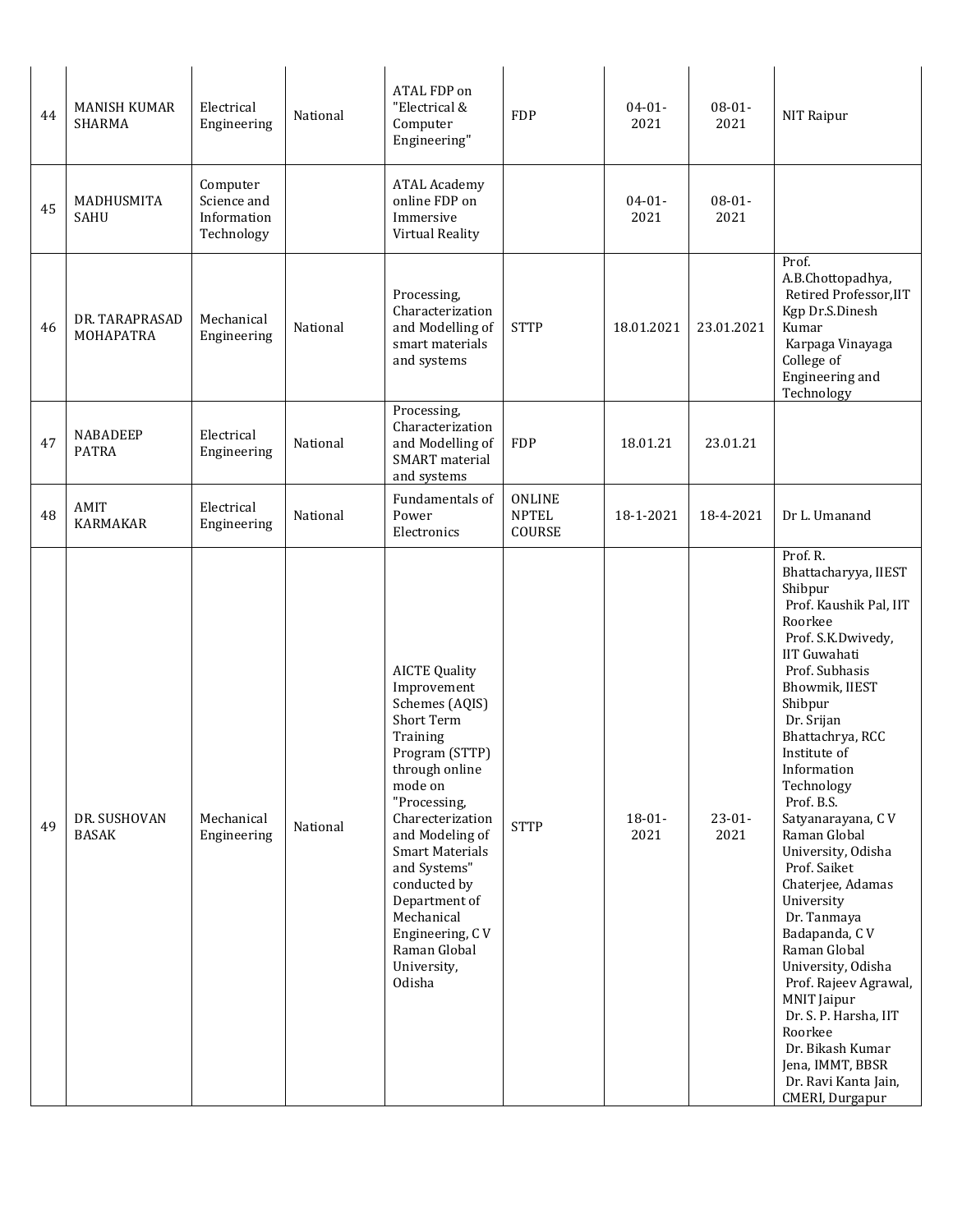|    |                                        |                                                           |               |                                                                                                    |            |                     |                     | Dr. Kishore Debnath,<br>NIT Meghalaya<br>Prof. Rahul Vaish, IIT<br>Mandi<br>Dr. P. Karuppanan,<br>Motilal Nehru<br>National Institute of<br>Technology,<br>Allahabad |
|----|----------------------------------------|-----------------------------------------------------------|---------------|----------------------------------------------------------------------------------------------------|------------|---------------------|---------------------|----------------------------------------------------------------------------------------------------------------------------------------------------------------------|
| 50 | MADHUSMITA<br><b>SAHU</b>              | Computer<br>Science and<br>Information<br>Technology      |               | <b>ATAL Academy</b><br>online FDP on<br><b>Big Data</b><br>Analytics                               |            | $25 - 01 -$<br>2021 | $29-01-$<br>2021    |                                                                                                                                                                      |
| 51 | DR. SACHINDRA<br><b>KUMAR ROUT</b>     | Mechanical<br>Engineering                                 | National      | Design of<br>Experiments<br>using TAGUCHI<br>Technique                                             | <b>FDP</b> | $26 - 01 -$<br>2021 | $30 - 01 -$<br>2021 | Dr. Rahul Jain, Dr. K.<br><b>B</b> Rana                                                                                                                              |
| 52 | PRATAP KUMAR<br><b>DASH</b>            | Humanities<br>and Social<br>Science                       | International | IC3C-2021                                                                                          | CONFERENCE | $29-01-$<br>2021    | $31 - 01 -$<br>2021 |                                                                                                                                                                      |
| 53 | MS. AYUTA<br>MOHANTY                   | Humanities<br>and Social<br>Science                       | International | International<br>Conference on<br>Feminism,<br>Culture,<br>Language &<br>Technology<br>Impact 2021 | CONFERENCE | $29-01-$<br>2021    | $30 - 01 -$<br>2021 |                                                                                                                                                                      |
| 54 | MS.<br><b>JYOSHNAMAYEE</b><br>MOHARANA | Humanities<br>and Social<br>Science                       | International | International<br>Conference on<br>Feminism,<br>Culture,<br>Language &<br>Technology<br>Impact 2021 | CONFERENCE | $29-01-$<br>2021    | $30 - 01 -$<br>2021 |                                                                                                                                                                      |
| 55 | DR. SURYA P.<br>GHOSH                  | Department<br>of Physics                                  | International | <b>ICONN-2021</b>                                                                                  | CONFERENCE | $01 - 02 -$<br>2021 | $03-02-$<br>2021    | Prof. Ramamoorthy<br>Ramesh (Professor)                                                                                                                              |
| 56 | DR. DEBASHIS<br><b>DASH</b>            | Department<br>of<br>Agriculture<br>and Allied<br>Sciences | National      | Mendeley<br>Desktop: A<br>Reference<br>Manager                                                     | WORKSHOP   | 4 Feb,<br>2021      | 6 Feb,<br>2021      |                                                                                                                                                                      |
| 57 | DR. SURYA P.<br>GHOSH                  | Department<br>of Physics                                  | National      | ATAL-FDP                                                                                           | <b>FDP</b> | $08 - 02 -$<br>2021 | $12 - 02 -$<br>2021 | Dr. Abhishek Singh<br>(Assistant Professor)                                                                                                                          |
| 58 | MADHUSMITA<br>SAHU                     | Computer<br>Science and<br>Information<br>Technology      |               | Webinar on<br><b>Ethics of Writing</b>                                                             |            | $10 - 02 -$<br>2021 | $10 - 02 -$<br>2021 |                                                                                                                                                                      |